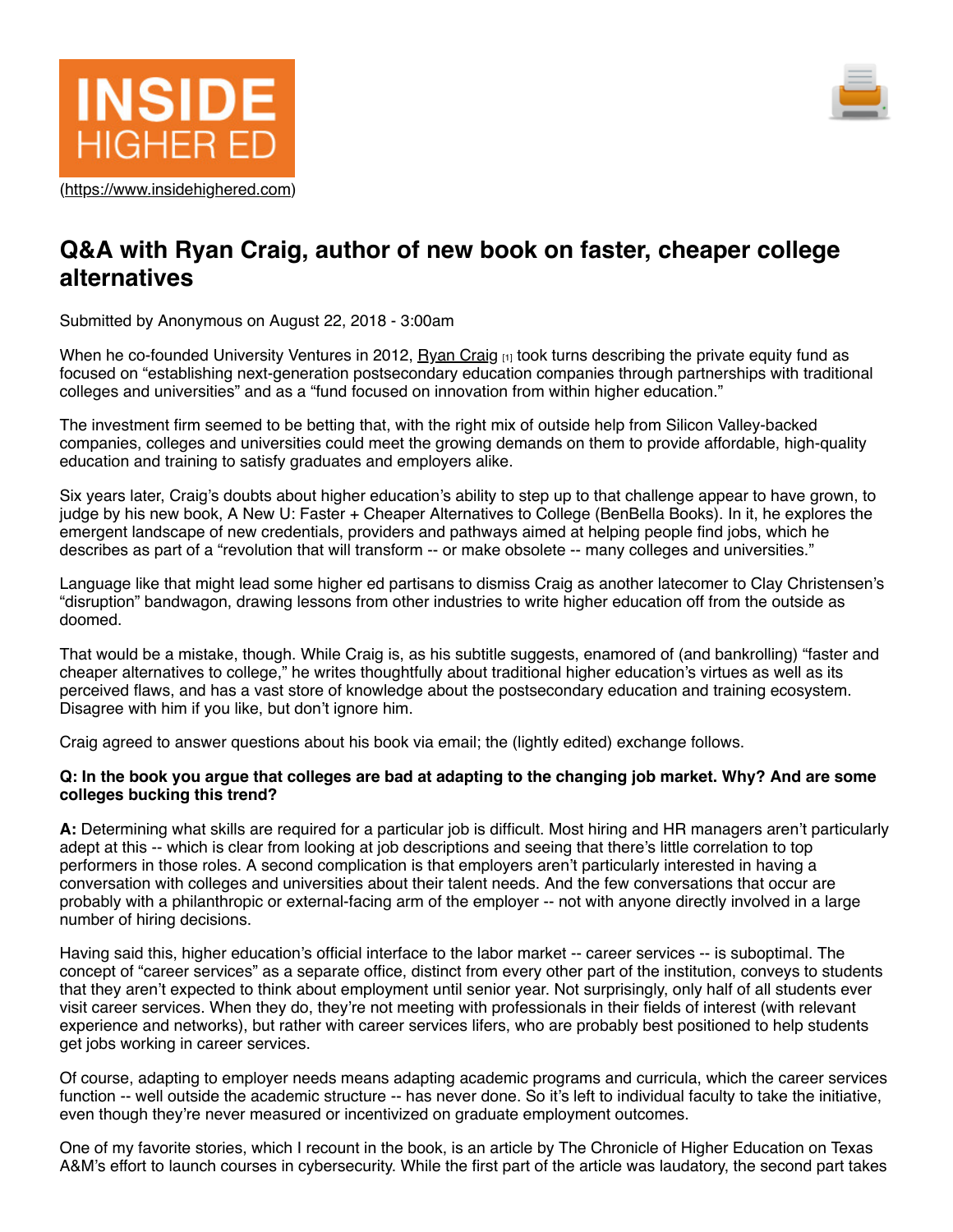an ominous tone: "Work-force demand can lead some institutions to teach students the skills needed for today's entry-level jobs. But those tools may well be obsolete five years from now."

The implication -- one that I believe is absolutely in the mainstream of faculty thinking -- is that updating curriculum to reflect current employer needs may be a waste of time because such needs will change in five years. Can you imagine similar thinking in any other sector of the economy? Does Apple let a year go by without a new iPhone, let alone five? Do health-care professionals skip continuing medical education for years at a time because the new information will be outdated? That would cost lives. Likewise, it should be unacceptable to sacrifice one class of college graduates, let alone five.

## **Q: What is a "last-mile" program, and why can they better bridge the gap between colleges and employers?**

**A:** Last-mile training is the inevitable by-product of two crises, one generally understood, the other less so. The crisis everyone understands is affordability and unsustainable levels of student loan debt. The other crisis is employability. Nearly half of all college graduates are underemployed in their first job. And we know that underemployment is pernicious and lasting. According to the recent report from Strada's Institute for the Future of Work, two-thirds of underemployed graduates remain underemployed five years later, and half remain underemployed a decade later. So today's students no longer buy that tired college line that "we prepare you for your fifth job, not your first job." They know that if they don't get a good first job, they're probably not going to get a good fifth job. As a result, today's students are laser-focused on getting a good first job in a growing sector of the economy.

One reason for the crisis of employability is that colleges haven't figured out how to align academic programs and curricula with what employers want. But the other reason is that while colleges and universities continue to do an unparalleled job of preparing graduates with key cognitive skills like critical thinking and problem solving, employers have moved the goalpost. Technology has fundamentally changed hiring in two ways, particularly for entry-level jobs.

First, as enterprises have digitized, digital skills now outnumber all other skills in entry-level job descriptions, across nearly every industry. Second, because every job is posted online and generates hundreds of résumés, employers utilize keyword-based filters called applicant tracking systems to determine which résumés are actually seen by a human. If you don't have sufficient keyword density, you're not visible. And without the digital skills employers are increasingly listing in their entry-level job descriptions, too many college graduates are invisible.

Last-mile training is the missing link in that it provides immersive training on the exact digital skills employers are listing in job descriptions -- from SQL and Python to Salesforce, Marketo or any of thousands of SaaS platforms increasingly utilized to manage business functions. Increasingly, this digital training is occurring in conjunction with education on the industry in question. So you might see a program training students on Salesforce for employers in the insurance industry, and they'll not only be equipped as a Salesforce administrator, they'll also understand the business processes of an insurance company in order to be productive on day one.

Finally, because last-mile training always occurs in an in-person setting, with students working on real projects derived from employers, it also helps build key soft skills that employers care a great deal about in the hiring process and in the early months of employment. These are skills like teamwork, communication, organization, creativity, adaptability and punctuality. The combination of digital and soft skills is what most employers are seeking in entrylevel hires.

#### **Q: Where do you see income-share agreements -- arrangements in which students agree to repay percentages of their future incomes in lieu of tuition -- playing a role in alternative pathways to jobs?**

**A:** Why do we have such underemployment among college graduates when there are nearly seven million unfilled jobs in the U.S.? The persistent and widening skills gap can best be explained by two distinct frictions in the talent market. On the candidate side, you have what I call "education friction." Education friction is why individuals fail to upskill themselves. This is a result of the time, the cost and -- most important -- the uncertainty of a positive employment outcome. Education friction is a major cause of the continuing skills gap.

On the employer side, there's also "hiring friction." Hiring friction is why employers are loath to hire candidates who haven't already proven they can do the job, due to risk of a bad hire, or higher churn. And given the rapid growth in the number of (primarily digital) skills in job descriptions over the past decade, because so few candidates check every single box, many employers have convinced themselves that they can really only hire candidates with directly relevant experience. Of course, this defeats the point of so-called entry-level jobs. This is why so many entry-level sales jobs require Salesforce experience (even though few of current salespeople knew Salesforce before starting their positions). A recent survey found that 61 percent of all full-time jobs seeking entry-level employees require at least three years of experience.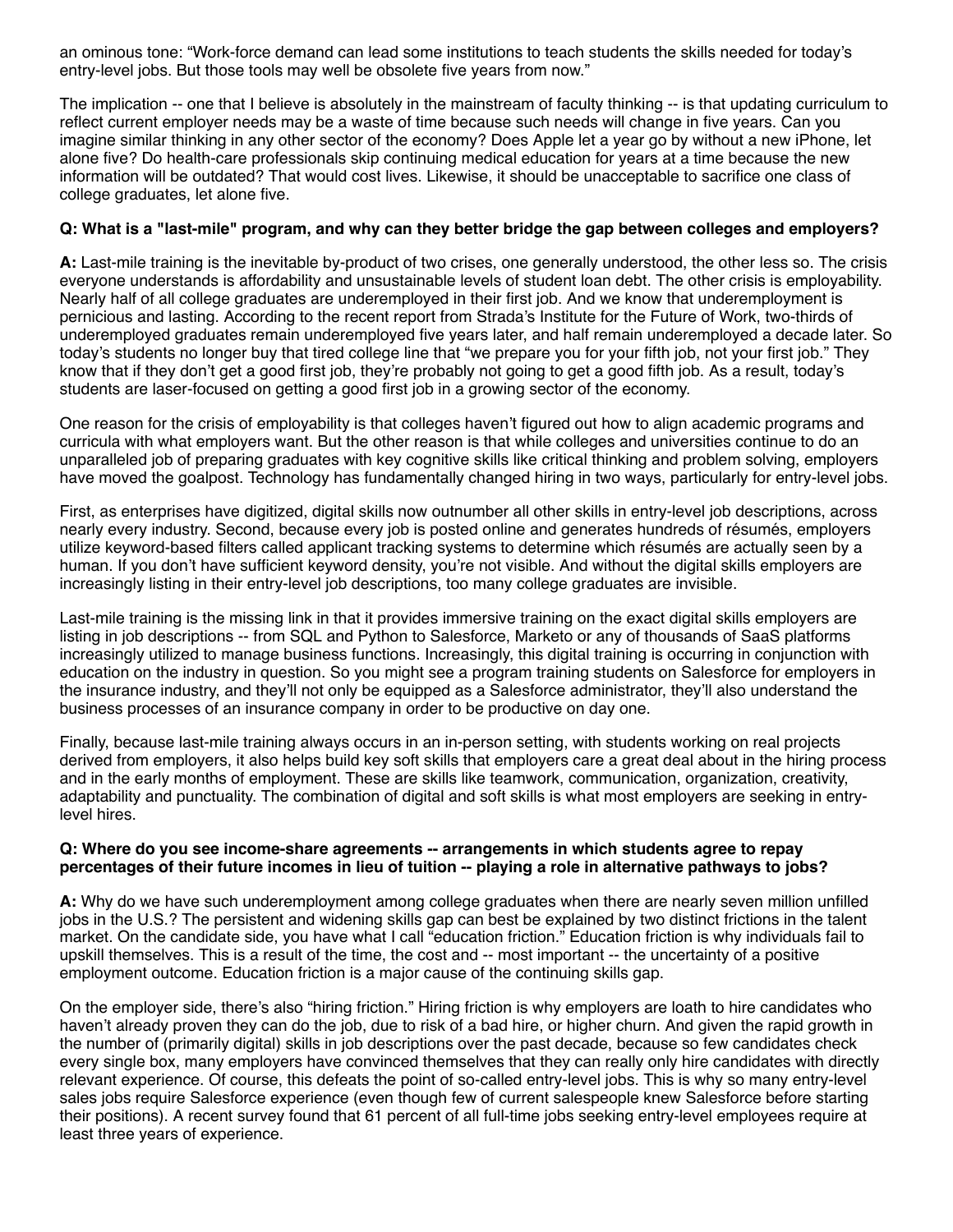The key to closing the skills gap is to reduce or eliminate these frictions. All good last-mile training programs reduce the uncertainty of the employment outcome, thereby reducing education friction. Income-share agreement (ISA) programs practically eliminate education friction by addressing the financial risk for candidates: you don't pay if you don't get a good employment outcome. That's a great message for any postsecondary education institution to send to students. And we see from the market that ISA programs have a much easier time attracting a large number of very talented students; it's simply a better value proposition for students.

In a few years, outside of the most selective colleges and universities, tuition-only models may become anachronistic. Failure to include ISAs as at least one component of the total cost of a postsecondary program may be seen as a lack of confidence in employment outcomes, and perceived by students as a negative market signal.

### **Q: You suggest that more employers are willing to pay for outside providers to train their employees and potential hires. Why? In which fields?**

**A:** While last-mile training boot camps, and especially ISA programs, go a long way to eliminating education friction, they don't do much about hiring friction. Employers still struggle to hire candidates without directly relevant work experience from these programs, and certainly in the hundreds of thousands. This is where employer-pay models enter the picture. Closing the skills gap at scale isn't just about seven million unfilled jobs. It's about moving tens of millions of Americans from declining or stagnant sectors of the economy to dynamic sectors like technology and health care. And streamlining the path to work requires eliminating hiring friction.

We are seeing new intermediaries like staffing companies and service providers -- organizations that had very little or nothing to do with education or training previously -- starting to close the skills gap at scale in sectors like technology and health care. Think about a staffing company. They're in the business of having their finger on the pulse of employers' talent needs. They have relationships with hundreds or thousands of employers. And they're accustomed to taking risk: hiring the talent themselves and staffing the talent out to clients. The best way to eliminate hiring friction is for intermediaries like staffing companies to provide the last-mile training (preferably for free, thereby reducing education friction) and to hire the talent directly (thereby eliminating education friction), and then -- crucially -- to provide employers with the opportunity to "try before they buy." What was previously a tough hiring decision for employers becomes a no-brainer. Often, these new employer-pay pathways are able to circumvent the HR function (which increasingly has become a compliance/risk-management gatekeeper) by working directly with hiring managers and business units (because the hiring decision comes later, after the talent proves they can do the job). We know employers are willing to pay a premium (over a limited period of time) for this lower risk (which is how tuition and debt are eliminated from the equation). By absorbing the hiring risk away from employers, intermediaries like staffing companies and service providers with outsourced apprenticeship models are producing new friction-free pathways to employment that we are certain will close the skills gap over the next decade.

Many of these employer-pay models will seek to partner with traditional colleges and universities, as our company Revature has done. But others may partner with community colleges or even high schools -- particularly for entrylevel jobs that are best described as "middle skill." And there you'll find faster and cheaper alternatives to college that will significantly alter enrollment patterns. As these new pathways become more prevalent, nonselective universities - - and particularly nonselective private schools charging "selective" tuition -- will be increasingly challenged to attract students.

### **Q: The book describes "placement colleges" -- what would they look like and how could such programs better prepare graduates for first jobs?**

**A:** Community colleges are certainly cheaper, but rarely faster: only 20 percent of community college students earn an associate degree in three years (and only 16 percent eventually earn a bachelor's degree in six years). Last-mile training should already be a common feature of community colleges. But it's not. The fundamental reason is that community colleges maintain a split personality. On one hand, they're supposed to be vocational and labor market aligned. And many do a great job with a range of shorter certificates and industry certifications, although primarily in old-economy blue-collar professions. But most community college students are enrolled in academic programs conceived of and led by academics who, by and large, would prefer to work at a four-year college or university, and a selective one at that. (My mother taught sociology at a community college for over 30 years and certainly falls into this category.) Most community colleges have been firmly established on an academic foundation with presidents or chancellors, registrars and bursars, not to mention sociology departments.

A placement college is a reconceptualization of the community college, not as a vocational school as President Trump might like, but away from an academic paradigm and toward a focus on placement into good jobs in growing sectors of the economy. Placement colleges are a hybrid of today's community colleges and the work-force investment boards responsible for placing unemployed workers in open jobs but which fail to provide meaningful training. Rather than starting by asking faculty what curriculum they might like to offer, placement colleges start with employers and available jobs, then aim to provide the last-mile training that students need to be considered for these